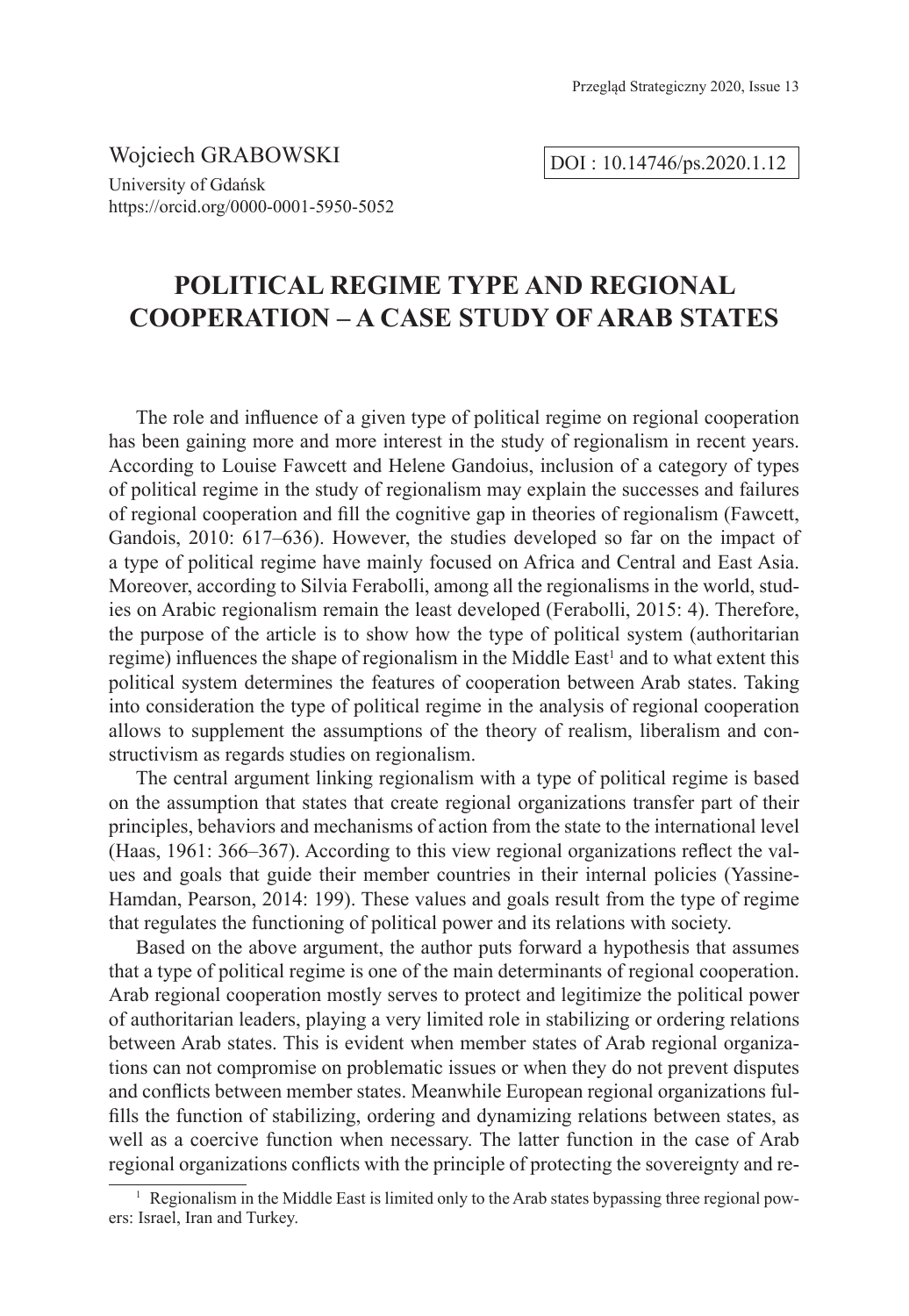gimes of Arab states, which they regard as one of the most important. Regional organizations of authoritarian states tend to drive down democratic ambitions and maintain the authoritarian *status quo.*

In order to verify this hypothesis, the following research questions were posed. First, how is the type of political system related to regional cooperation? Second, can autocracies work effectively together? To verify the hypothesis and answer the research questions, the author refers to the theory of realism, constructivism, neo-functionalism and the typology of political systems to show that there is no single theory that could fully explain processes in international relations.

## **REGIONALISM IN THE MIDDLE EAST THROUGH THE PRISM OF INTERNATIONAL RELATIONS**

There are two most common approaches to studying Arab regionalism in the Middle East which are constructivism and realism. Beside these two approaches, there are often a reference to the assumptions of liberalism (democracy, economic interdependence, institutionalization) and neo-functionalism (the mechanism of a transfer in domestic allegiances) because they shows what conditions of regional cooperation Arab regional organizations do not meet. Since there is no single theory that fully explains the phenomena and processes occurring in international relations, I will use the assumptions of each of them to explain regionalism in the Middle East.

The first approach is based on the school of constructivism and implies that, despite many failures in the integration of the region, the Arab states have built a supranational community that shares common values, beliefs or attitudes. These assumptions explain the official motives behind the establishment of the League of Arab States (LAS) and, to a certain degree, the Gulf Cooperation Council (GCC). Pan-Arabism was perceived by founding states of LAS (Saudi Arabia, Egypt, Iraq, Yemen, Jordan, Lebanon, Syria) as an ideology that was to lead to the integration of the Arab world. In turn, in the case of the GCC, the Khaleeji identity, based on a common religion, language, culture, and similar legal, economic, political and social conditions, was to play such a role.

Michael Barnett, a representative of the school of constructivism, believes that the Arab world creates a specific supranational community that shares the belief that it is connected by shared ties and constitutes a separate community: the Arab nation. It accepts certain norms and rules of conduct that must be followed to be included in the Arab community, and Arab leaders are more likely to fight with each other in the symbolic sphere than by using military means<sup>2</sup>. Barnett also distinguishes three common fears and focuses of the Arab community: 1) attitude towards the West, 2) attitude to Zionism and Israel, and solidarity with the Palestinian people 3) how to reconcile Arab unity with sovereignty? (Barnett, 1998: 10–11, 25–27).

<sup>2</sup> Contrary to appearances, wars between Arab states are not common in the Middle East. The MENA region has experienced 8 wars between countries, of which only 1 was waged between Arab states: the First Gulf War between Iraq and Kuwait. In the other seven wars, an Arab state stood on one side, and a non-Arab state on the other, such as Iran, Israel, the United States, Great Britain or France. F. Gaub, *Arab wars: calculating the costs*, "Brief EU" 2017, No. 25, pp. 1–7.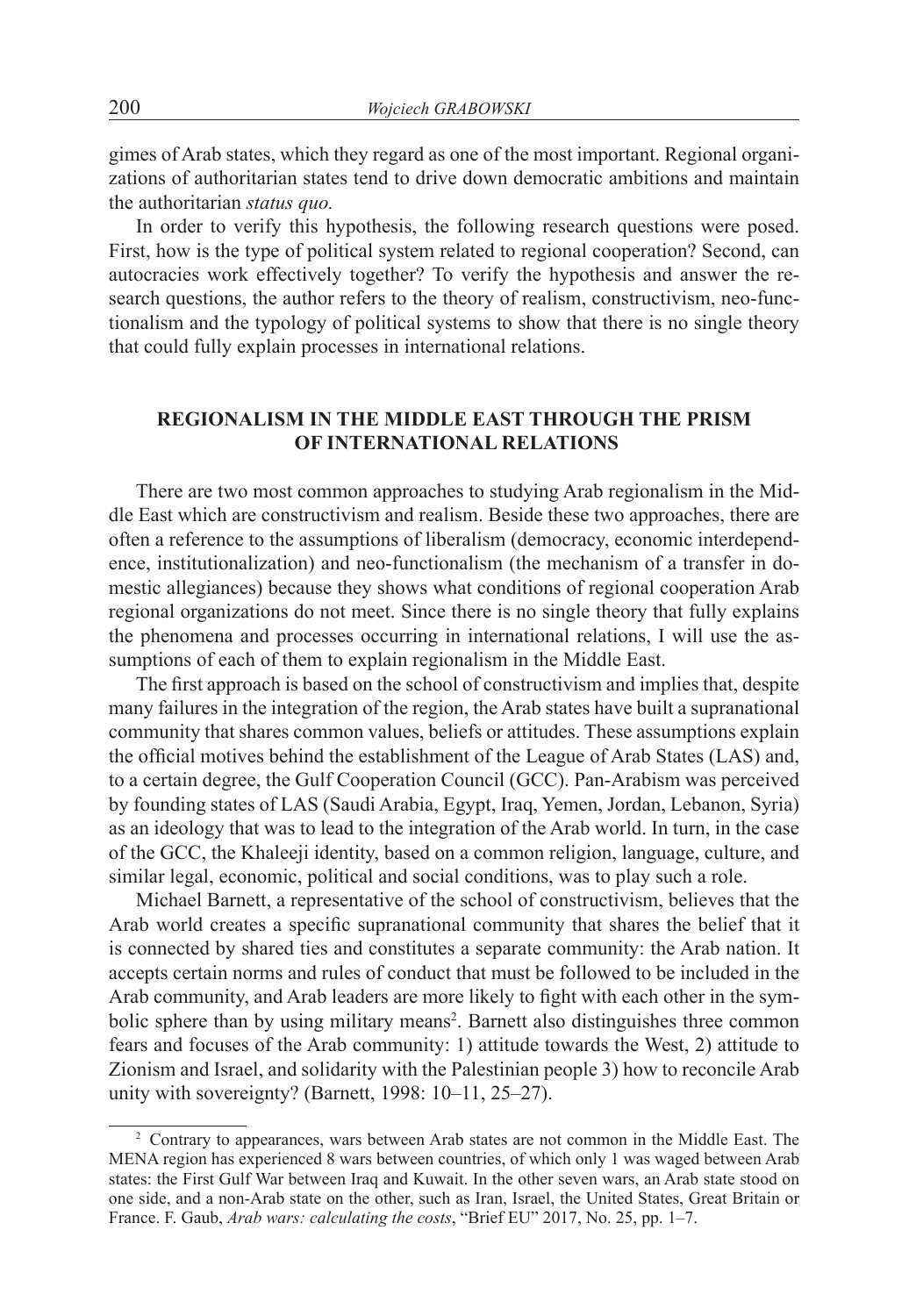Despite many failures in the pursuit of unification of the region, many regional projects and initiatives have arisen that are worth taking a closer look at. Morten Valbjørn says that in less sensitive areas such as education and cultural cooperation, Arab countries have drawn near to each other. The presence of regional Arab organizations has contributed to a restoration of a sense of "Arabness" and a degree of commonality of interest (Valbjørn, 2016: 342). This means that Arab countries have a potential that can be used for political and economic integration, supported by institutions such as the Gulf Cooperation Council or the Greater Arab Free Trade Area (GAFTA). The development of specialization in individual Arab countries may also provide such a potential, which may lead to comparative advantage. For example, Egypt and Jordan specialize in the low cost of food and chemical production, Morocco – in the production of food and agricultural products and the United Arab Emirates in vehicles and machinery.

However, if we quote the definition of integration by Ernst Haas, a representative of neo-functionalism, it soon turns out that there is no integration in the Middle East. According to this approach, integration is a process that forces state entities to transfer loyalty, expectations and political activity to a supranational level, and as a result to create a new community (Haas, 1961: 367–368). Referring these assumptions to the Middle East we can recognize that not only loyalty, but also political expectations and actions are not transferred by authoritarian states to the level of regional organizations. Institutionalization that is closely interlinked with integration should support development and cooperation between states, eliminate distrust, create states' commitments to common norms and values, and promote political transparency. However, in the Middle East, regional institutions are weak and ineffective because they do not have sufficient powers that are maintained by the authoritarian leaders of their member states. An example of such an institution is the Peninsula Shield Forces (military arm of the GCC), whose development and operational capabilities are limited by the leaders' fear of creating too strong army, which in many Arab countries in the past was responsible for the coup d'état.

According to many researchers, regionalism in the Middle East is meaningless. Paul Aarts describe the Middle East as the "black hole on the world map of regionalism" (Aarts, 1999: 911–925), Alexander Bellamy called processes occuring in the region as "a stalled integration" (Bellamy, 2004: 118–149), while Matteo Legrenzi claims that progress in regionalism processes is limited (Legrenzi, 2013: 1–10). Such opinions often lead to the conclusion that there is no point in finding regionalism if it is ineffective. On the other hand, there is a growing literature on regionalism in the Middle East that explore its features and the causes of its failures. Why? Because unsuccessful attempts at regional integration in the Middle East provide an opportunity to analyze factors adverse to integration and identify the obstacles to this process. It also helps to create a more complete picture of regionalism, because this phenomenon occurs not only in Europe, but also in the Third World.

In fact, regionalism in the Middle East has failed to "lift" borders or introduce the free movement of people, capital and services. Internal trade is at a very low level and regional institutions are ineffective. The purpose of the League of Arab States was to strengthen close relations and numerous ties, and to care for the welfare of all Arab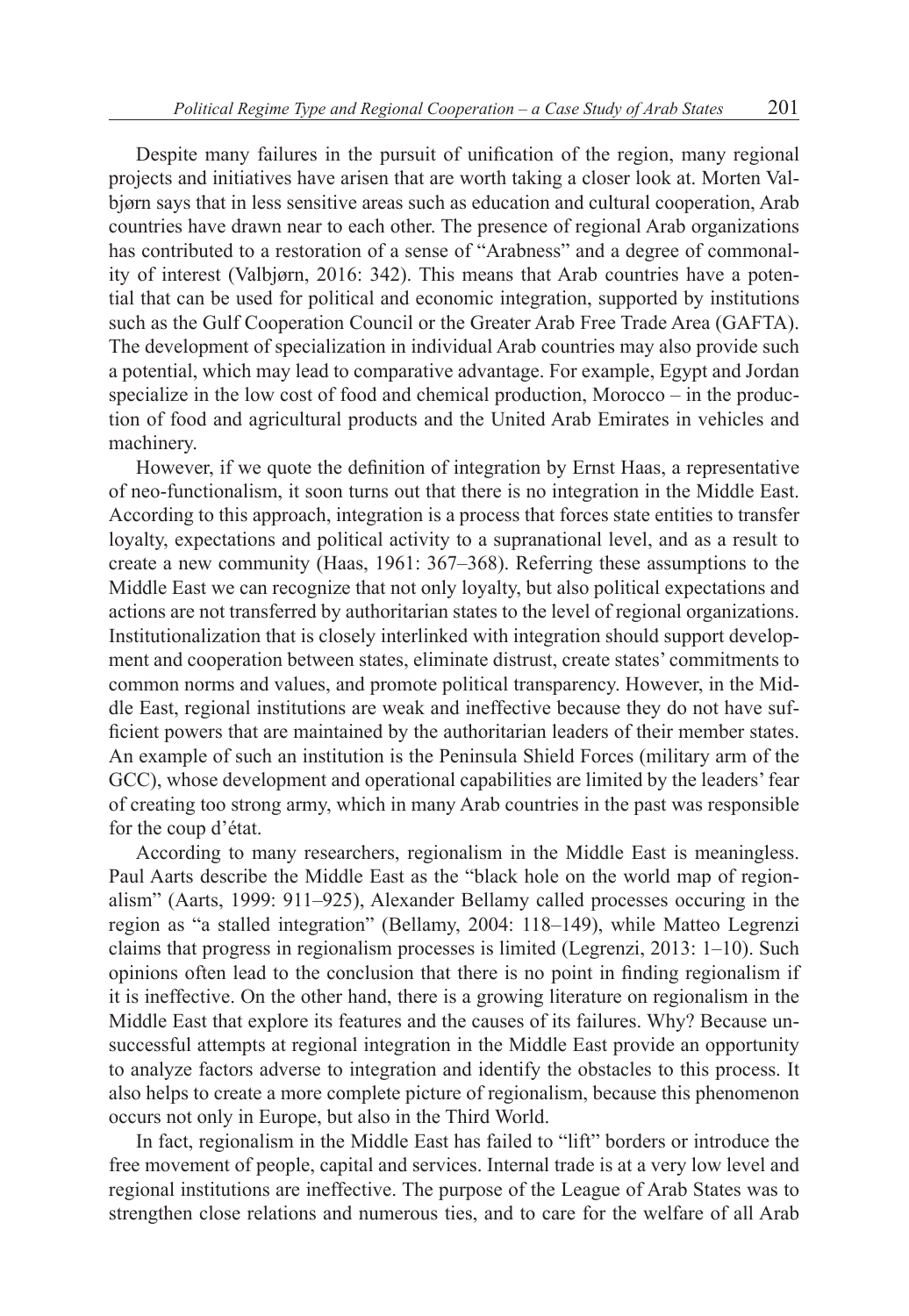states but it has failed. The Arab Cold War (the rivalry between nationalist and traditionalist states in 1952–1970) or the Arab Spring (the revolutions against oppressive regimes and a low standard of living since 2010) are good examples showing the lack of action of regional Arab organizations that led to the region's explosion and ineffectiveness in crisis management in these turbulent times (Dziekan, Zdulski, Bania, 2020: 105). Unless it was keeping the authoritarian leaders in power and the use of the LAS by Egypt for its particular interests (e.g. Egypt's interference in Lebanon's political affairs in 1958 and Gamal Abdel Nasser's sabotage of the LAS response to the Beirut authorities' complaint) that were the organization's goals (Lipa, 2016). If so, it would show that the LAS was designed for purposes different than, for example, the European Union (EU). Michael Barnett and Etel Solingen even argue that the League of Arab States was designed to fail because its leaders when establishing the organization sought weak regional institutions that couldn't produce any deep collaboration and integration that could weaken the political leaders at home. One of the reasons for this perception of regional cooperation by Arab states was the fact that they were just beginning to gain independence, so the discussion about some kind of unity led them to fear that this could undermine their newly-acquired political authority. In that sense authoritarian leaders were primarily concerned with domestic regime survival (Barnett, Solingen, 2007: 181).

A different approach to regional cooperation is presented by the theory of realism (or, interchangeably, neo-functionalism) and assumes that cooperation between states is absent or very limited, because international relations are dominated by conflict and competition. If there is any cooperation between states, it is motivated by the state's own interest (power, security, domination), not the interest of the region.

Realism revolves around four main proposals: 1) states are the central actors in international politics, rather than leaders or international organizations; 2) the international political system is anarchic, as there is no supranational authority to enforce rules; 3) states act in their rational self-interest within the international system 4) states desire power to ensure self-preservation (Goodin, 2010: 133). These ideas emphasize the selfish interests of states (power, security, sovereignty), which, even if they cooperate, do so for their own purposes. Such goals of authoritarian regimes result from the unstable environment of the Middle East and limited trust to other states. The influence of third and non-Arab countries or the newly-created (fragile) Arab states can already be treated as a sufficient reason to secure and strengthen their own power, e.g. by establishing and participating in a regional organization (bandwagon). This last case concerned especially small countries exposed to threats from neighbors, for example Kuwait, which a few weeks after independence (June 19, 1961) joined the LAS (July 20, 1961), fearing the threat of Iraq.

Another theory useful in the analysis of regional cooperation is neorealism, which includes concepts useful in explaining cooperation in the Middle East. Stephen Walt perceives cooperation in the region in a similar way to alliances (formal or informal associations aimed at cooperation in the field of security between states), which strengthen the potential and defense capabilities of a regional organization and its members (Walt, 1999: 1). This is the case of the GCC which was perceived as an instrument for the survival of the monarchical regimes. The organization was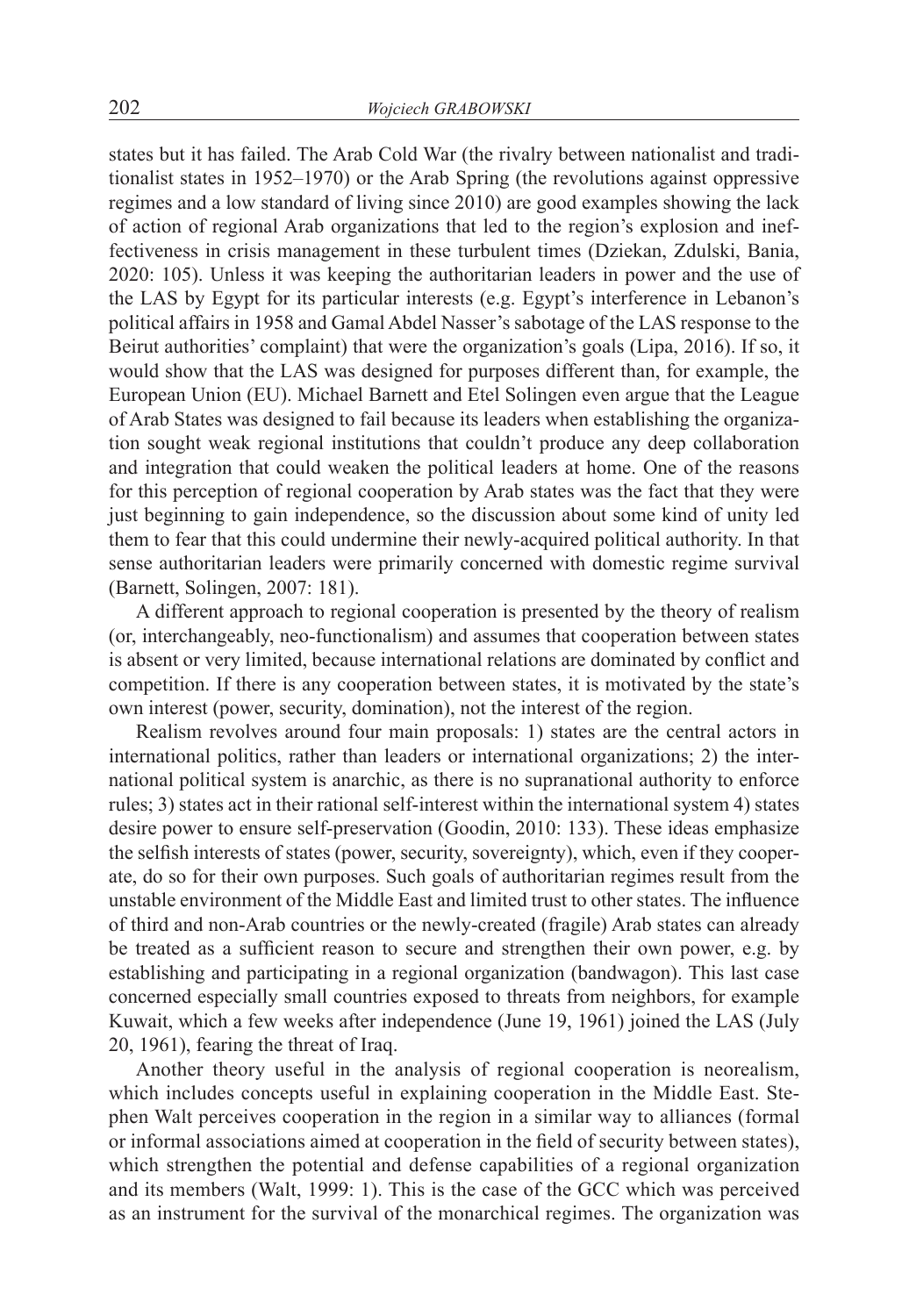established in response to the threat from Iran, which after the 1979 revolution began to manifest regional power aspirations and interfere in the internal affairs of Arab states (proxy wars). However, after several years there was a split within the organization. Some countries were in favor of greater openness to dialogue with Iran (Qatar, Oman, Kuwait), while other countries promoted a more offensive approach (Saudi Arabia, United Arab Emirates, Bahrain). This broke the unity in the GCC and contributed to deep crises in 2014 and 2017. Security ceased to play an integrative role between the Arab Gulf States.

Arab regional organizations often failed to achieve the goals declared in their founding agreements, but this did not prevent their member states from consolidating and strengthening regimes. The above exposes the divergences between the theoretical assumptions contained in the treaties and their implementation. It also emphasizes two assumptions: 1) that the main actors of international relations are states, not international organizations 2) that one of the main motives of states' actions is to increase their strength and security (Thompson, 1960). This happens when authoritarian regional organizations strengthen the *status quo* in the region, creating a protective umbrella over the sovereignty of authoritarian states and protecting against third countries' interference in their internal affairs. An example illustrating the policy of Arab regional and subregional organizations aimed at securing and strengthening an authoritarian regime is the intervention of the armed forces of the Peninsula Shield Forces (the military arm of the Gulf Cooperation Council) during the events of the Arab Spring in Bahrain in 2011 and the support given by the League of Arab States for this intervention. The *spiritus movens* of this intervention was Saudi Arabia, which first wanted to prevent the potential liberalization of a neighboring state, and secondly accused Iran of inciting an uprising by warning other Sunni states against the Tehran regime. Armed intervention not only helped quickly stabilize the situation in Bahrain, but also strengthened Saudi Arabia and the milieu of like-minded and similarly-acting states. The intervention also showed potential opposition movements that any anti-government actions would be met with firm resistance from the rulers. In turn, the League of Arab States expressed its opposition to the Iranian state's involvement in Arab internal affairs. The LAS also sent a letter to the Iranian Ministry of Foreign Affairs emphasizing that the Persian state should respect Bahrain's independence. The strategy to ensure the security of the authoritarian regime by a regional organization is known as "regime boosting." Fredrik Söderbaum described this mechanism on the example of African regional organizations: "Many ruling (or crumbling) regimes and political leaders in Africa engage in symbolic and discursive activities, whereby they praise the goals of regionalism and regional organizations, sign cooperation treaties and agreements, and take part in 'summitry regionalism,' but without having a commitment to or bearing the costs of policy implementation" (Söderbaum, 2010).

However, while realism, neo-realism, neo-functionalism and constructivism contribute much to understanding regional cooperation in the Middle East, they do not consider the impact of a type of political regime on this cooperation. According to Alexander Libman and Anastassia Obydenkowa, regional organizations can be divided, based on the type of political regime, into democratic regional organizations (DROs) and undemocratic regional organizations (NDROs) (Libman, Obydenkova, 2019: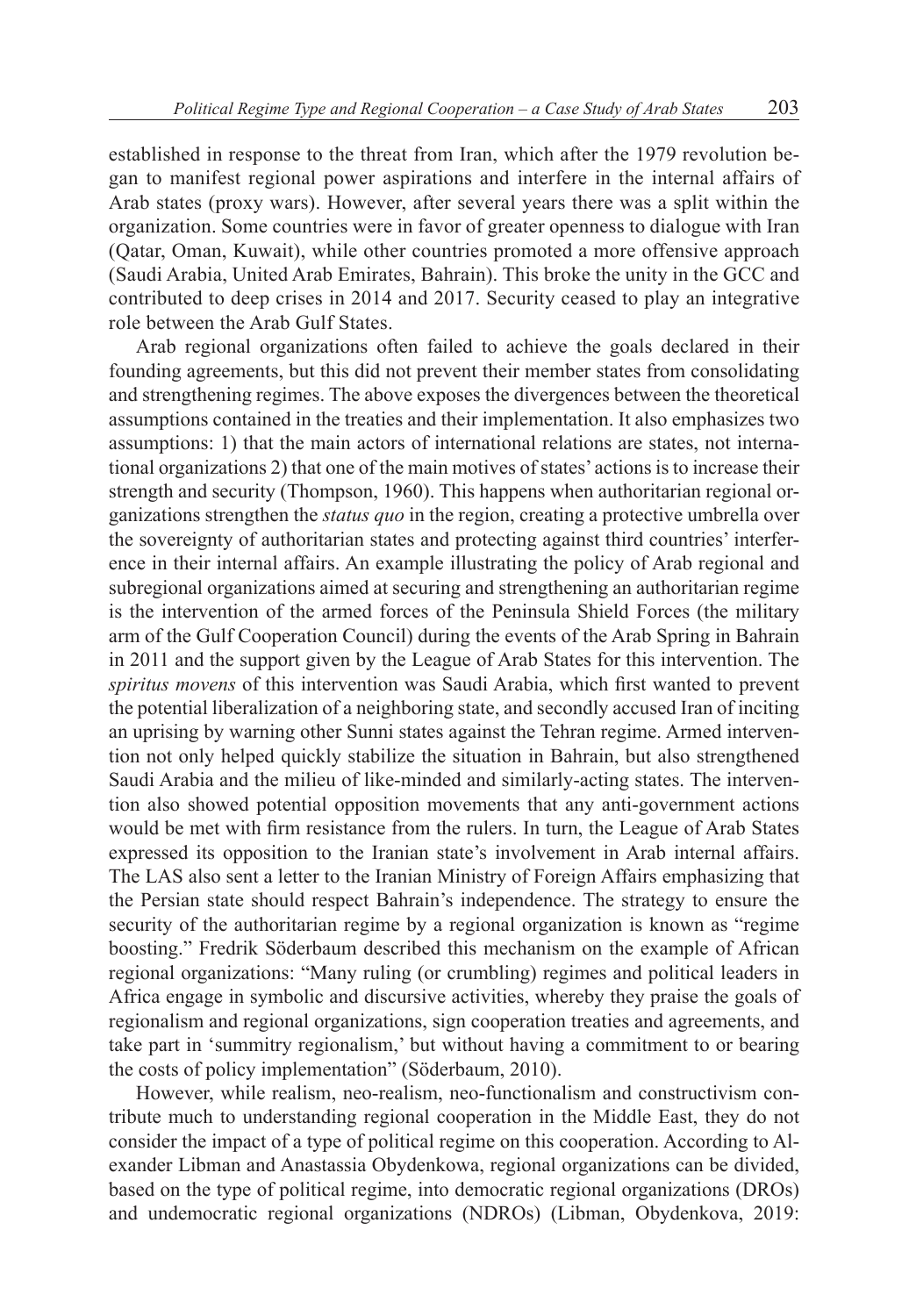3–9). According to them, the different goals and mechanisms of regional organizations in Europe and Asia result from different types of political regimes.

The biggest contribution of Libman and Obydenkova to the division into DROs and NDROs in the analysis of Arab regional organizations is a change in the perception of their goals, functions and strategies. For a long time, many Middle East researchers believed that the LAS or GCC did not meet the goals and functions assigned to regional organizations: regulating relations between states, stabilizing them, ordering the regional environment, coercion when a state violates the established rules etc. However, the LAS and GCC dealt with them to some extent, because the dominant functions of these organizations were the consolidation of regime power, the principle of non-interference of the regional organization in the internal affairs of the member states (which would be contrary to the function of coercion) or the patrimonial function (using regional organizations to pursue their own interests). So what are the basic differences between a DRO and NDRO?

DROs are used to support democratization processes in the region by creating incentives for democratic reforms, offering membership and assistance or threatening undemocratic members with financial penalties, sanctions or expulsion. These instruments are used when states break the democratic commitments that they had promised to keep like separation of powers. Before accession to the EU, candidate states must meet certain political and economic conditions known as convergence criteria. Therefore, the standards of DRO countries are more uniform because only states that meet specific requirements are invited to the organization. After the accession of the new countries to the EU, actions are taken to equalize the level of economic development and infrastructure between "old" and "new" Member States to reduce the differences between them. In addition, DROs must take into account the preferences of their own citizens (e.g. EU referenda, elections), which are usually overlooked in authoritarian states. Meanwhile, an NDRO primarily serves as an instrument of legitimization of authoritarian rules in members states, such as in the League of Arab States. Such organizations provide an international structure that helps maintain the political *status quo* and keep authoritarian leaders in power. Article 8 of the Pact of the League of Arab States says: "Every member State of the League shall respect the form of government obtaining in the other States of the League, and shall recognize the form of government obtaining as one of the rights of those States, and shall pledge itself not to take any action tending to change that form." This provision means that the internal policies of the member states remain outside the jurisdiction of the organization and confirms the principle of supremacy of states in international relations (the anarchy of the international system). Another mode of action aimed at securing regimes by NDROs is to create an international environment that reduces political threats (democratization, liberalization) to their survival. The Arab Spring has shown that authoritarian regimes, apart from Libya, Syria, Egypt and Yemen, have remained immune to the wave of anti-government protests. The limited reactions of the LAS and GCC have allowed the political *status quo* to be maintained without allowing any liberalization of political systems. The countries that played a key role during the LAS and GCC interventions in Libya, Yemen and Syria, i.e. Saudi Arabia and Qatar, strengthened their position in the region.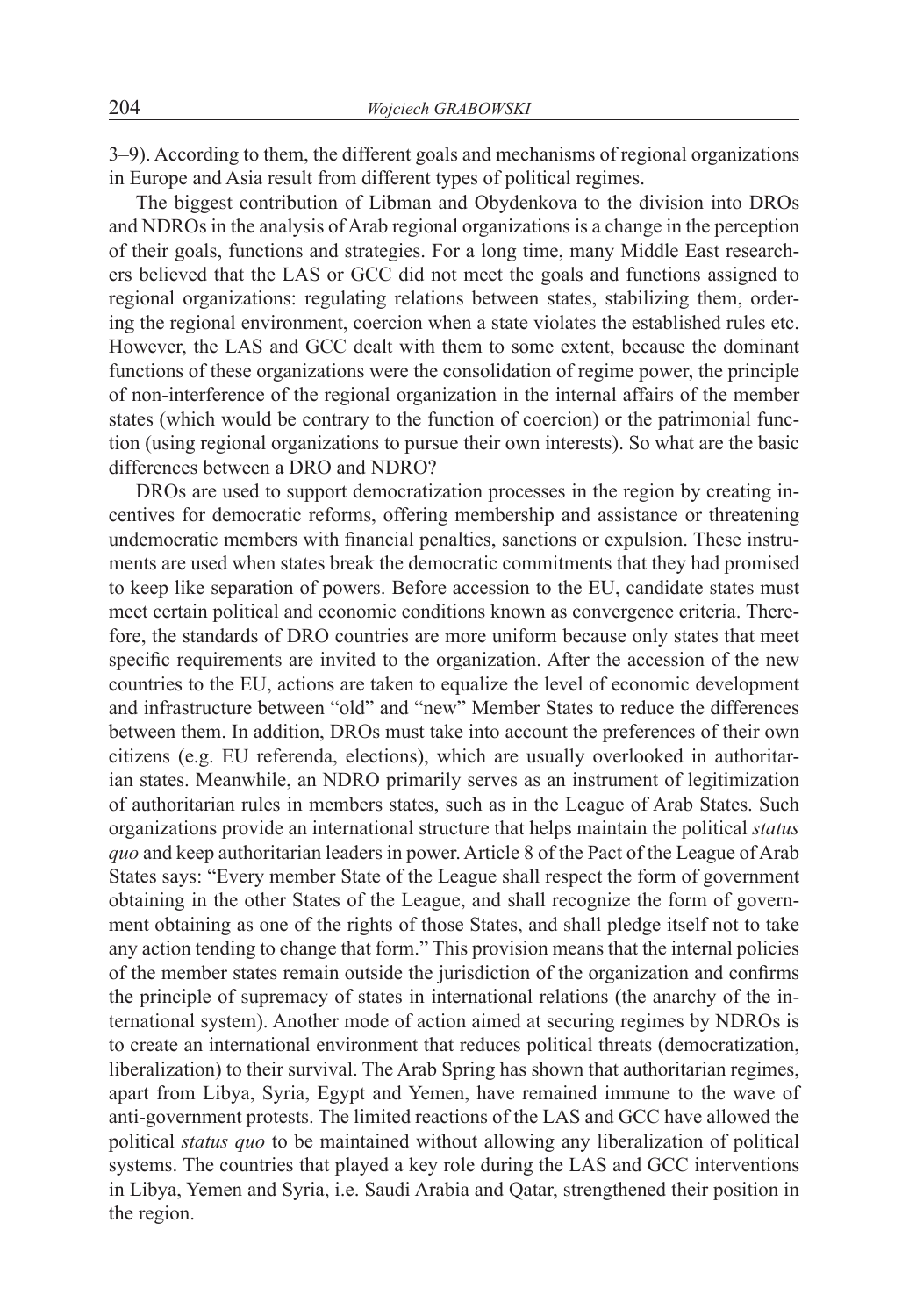Furthermore, the organizational commitments of the DRO and NDRO member states are dissimilar. In the LAS Charter there are listed numerous ambitious aims that include "The recourse to force for the settlement of disputes between two or more member States shall not be allowed" or "The Council shall mediate in a dispute which may lead to war between two member States or between a member State and another State in order to conciliate them" or in case of aggression or threat of aggression by a State against a member State "the Council shall determine the necessary measures to repel this aggression […] and its decision shall be taken unanimously" (*Pakt Ligi Państw Arabskich*, 1945: 47–59). Meanwhile the LAS didn't prevent disputes between member states (Iraq-Kuwait war 1990, border disputes in the Persian Gulf), only some of the conflicts were successfully resolved by the LAS, and the organization stayed inactive during most of the armed conflicts in the Arab World. Such inaction resulted, *inter alia*, from the above provisions, which assumed not to interfere in the internal affairs of other countries, although in relations at the state level the proxy wars amount to such an intervention. Moreover, authoritarian regimes create an impression that they tend to take care about the interests of their citizens. The preamble of the LAS Charter states that the organization was established, among others, "[…] in order to direct their efforts toward[s] the goal of the welfare of all the Arab States, their common wealth, the guarantee of their future and the realization of their aspirations […] and in response to Arab public opinion in all the Arab countries." Through such a provision the authoritarian leaders create an impression that the LAS serves the development and stability of the region.

NDROs were also established to delegitimize the 'other,' i.e. the West (LAS's opposition to the US attack on Iraq in 2003), Shiite Iran (to support of the LAS for the Saudi coalition against the Houthi armed movement in Yemeni Civil War 2015-), Israel (boycott by the LAS of Israel and countries cooperating with Israel, such as Egypt, whose membership was suspended for 10 years in retaliation to the peace treaty between Egypt and Israel in 1979) or the creation of alternative norms and values such as the identity of the Khaleeji (an identity associated with the Arab Gulf States) (Russo, Stoddard, 2018: 2–5). An NDRO provides material support, which is used by authoritarian elites, such as the LAS loan to Egypt in 2017, to compensate for the decline in tourism in that country or the LAS loan to Yemen to support economic restructuring programs. Both loans came from the Arab Monetary Fund which is a suborganization of the LAS. Both loans supported autocrats: Gen. Abd al-Fattah as-Sisi and Ali Abd Allah Salih.

NDROs use governance mechanisms and informal interaction (policies based on circumventing the law or finding legal loopholes to solve problems not provided for by law or the tasks of formal institutions) to govern rather than relying on bureaucratic institutions. Because NDROs do not have elected institutions, the key role in the decision making process is played by autocrats. They take decisions in the name of the organization. NDROs are also more heterogeneous (in power distribution, economic development, military capabilities) than DROs. In the LAS there are rich and poor countries with GDPs ranging from \$683 billion in Saudi Arabia and Yemen with \$18 billion. In OPEC we can find Arab, African and American cultures. Finding a consensus in such organizations is more difficult but from the point of view of NDRO goals, this does not seem to be the most important matter (Obydenkova, Libman, 2019: 9).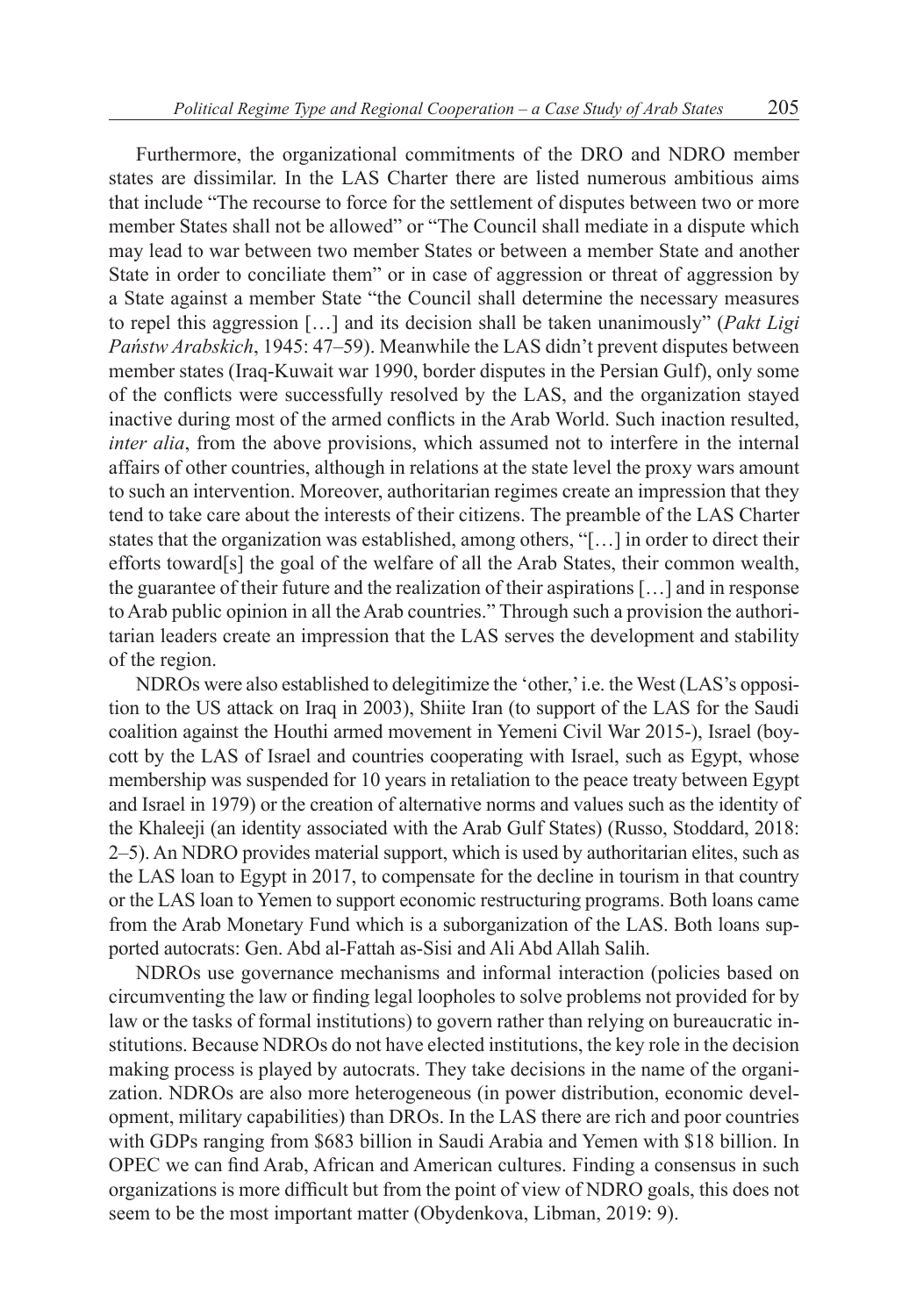Summarizing the above argument we can try to answer the question: why are authoritarian regimes involved in regional cooperation? Authoritarian states engage into regional cooperation to maintain regime stabilization and its survival. An authoritarian regime builds close economic or political ties with states in its close proximity to secure their allegiance to foster its own standing. It tends to create a friendly environment that will reduce democratic ambitions in its own country and create a space for communication that will contain liberal ideas and reduce external critique. Constructivist arguments refer to legitimacy concerns and identity-based motives. An RO can be used to stabilize a domestic regime but also as a tool for antagonizing the Western liberal-democratic model by proposing an alternative identity based on historic or religious sources and ties (Kneuer, Demmelhuber, Peresson, 2018: 5–7).

## **THE INFLUENCE OF AUTHORITARIAN REGIME ON REGIONAL COOPERATION**

According to the Freedom House reports the Middle East is the most authoritarian region in the world (Brynen, Moore, Salloukh, Zahar, 2014: 4). The authoritarian form of governance influences the shape of regional cooperation, and many assumptions of the school of realism will apply to its analysis. Realism explains the nature of the authoritarian political system because of its specific features.

Authoritarian regimes usually do not trust other states, which leads them to mutual tensions and limited cooperation; they refuse to hand over state prerogatives to regional institutions (at least in the Arab world); they often apply a hard power policy and invest heavily in security; put the interests of the nation-state above regional interests; in these countries there is no or very limited civil society, although it plays a crucial role in integration processes; they do not like compromises with local constituencies, but are also not willing to compromise with neighboring countries at the level of regional organizations. An important component of authoritarian system are limited access orders (LAO) (North, Wallis, Wingast, Webb, 2013) which means that in these regimes the core political positions and economic resources are restricted by the state leadership to a relatively small group of the elite. These restrictions provide benefits only for the regime leaders and their supporters who produce allowances that are distributed to gain the support of powerful elites and ensure domestic stability. All these features of authoritarian regimes remain a crucial obstacle on the road to regional cooperation, which makes the process of region building in the Middle East difficult to achieve.

Among the many features of an authoritarian system, sovereignty occupies important place in the political program of these countries. Sovereignty is an absolute priority for autocrats and is linked to national identity, political power, political control and maintaining the *status quo*. There is usually no political opposition in authoritarian states (or it is very limited) and its leaders do not share power with it. Leaders who are not ready for a more pluralist system or being a subject of parliamentary scrutiny are not ready to share power internationally with regional organizations. Arab political leaders fear that structures of regional cooperation could be used as an instrument of international intervention into their state affairs (Tripp, 1996: 304). That is why there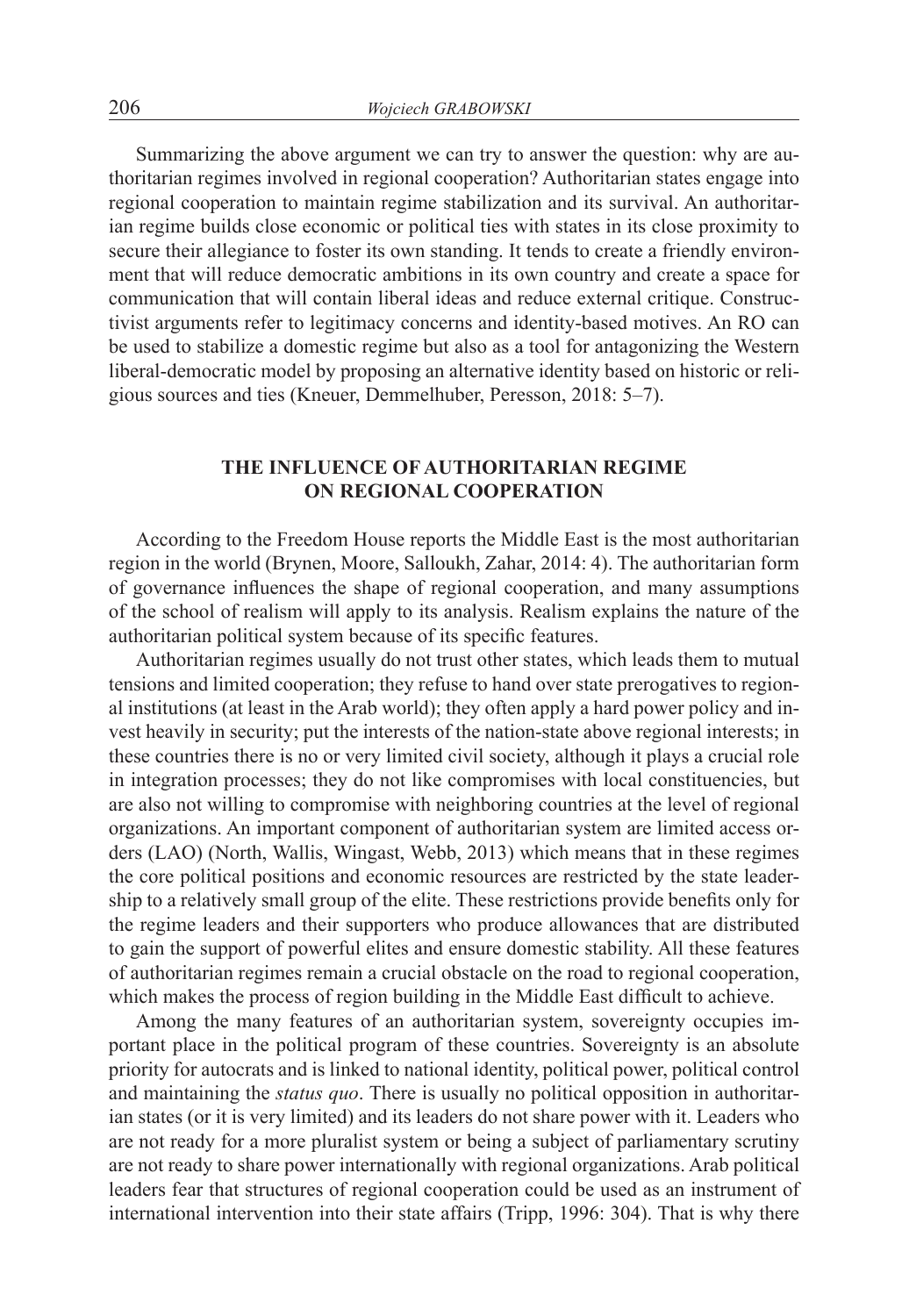is a lack of international interventions (with a few exceptions like GCC intervention in Bahrain 2014) carried out by regional organizations in the Arab world.

In addition to the separation of powers, authoritarian states also reject democratic principles such as good governance. Principles such as constitutions, human rights, NGOs, political parties and government, exist in nominal sense but they have little influence on major political decisions and foreign policy that remain under Arab leaders' control. From that point of view these institutions can be called "virtual" because they do not provide a transfer of power from top to bottom. The priority is regime security and to maintain the incumbent rulers in power (Allison, 2008: 186–190).

The above features of authoritarian states make it difficult for them to cooperate in regional arenas. The more authoritarian and conservative the state is, the less it is inclined to cooperate within regional projects. We can see this on the example of Saudi Arabia at the GCC, where Qatar's policy, contrary to the interests of the Kingdom, led to the imposition of sanctions and a diplomatic crisis in 2017.

Realism provides a significant contribution to understand the nature of authoritarian regimes. According to this approach authoritarian states use violence in order to sustain their rule and protect themselves against external threats. The purpose of such behavior is regime stability which becomes the main incentive for the building of regional organizations. Exclusion of citizens from state power structures and the militarization of regimes based on violence as a means to ensure the regimes' survival leads to the increase of security mechanisms and apparatus of Arab states. Such a policy of authoritarian states impedes the overall development of Arab states (Ayoob, 1996: 5–23).

Realists treat authoritarian regimes as security regimes under imminent threats to their rule. According to Kathleen Collins, authoritarianism is the main reason behind failing regionalism because authoritarian states are less inclined to cooperate within binding regional arrangements. Authoritarian leaders are interested only in their survival so they will only support activities that strengthen their authority. An example of ensuring the regime's security is the inclusion of the *casus foederis* principle in the GCC and LAS treaties, although it has never been applied. They speak about their commitments to deepen cooperation with other states and to elements of democracy like elections but this is only a virtual form of regionalism. As regards that assumption, regional security will be one of the most important areas of cooperation among authoritarian regimes especially when it bolsters their rule (Collins, 2009: 249–281).

Accordingly, Roy Allison uses the term "protective integration." Authoritarian states use regional organizations to strengthen political solidarity in the face of external pressures or threats that could threaten their power. This form of solidarity will not develop into deeper cooperation as long as regional security remains competitive, which leads authoritarian states to consolidate national identities and apply nationalist rhetoric (Allison, 2008: 185–202).

When authoritarian leaders focus on national sovereignty and regional conflicts in the absence of complementary trade relations, then building regional institutions is much more difficult. Barry Buzan (Copenhagen School) argues that authoritarian states' commitment to a virtual form of regionalism creates "protective integration" and unites them in resistance against external pressures for regime change (Buzan, Waever, 2003: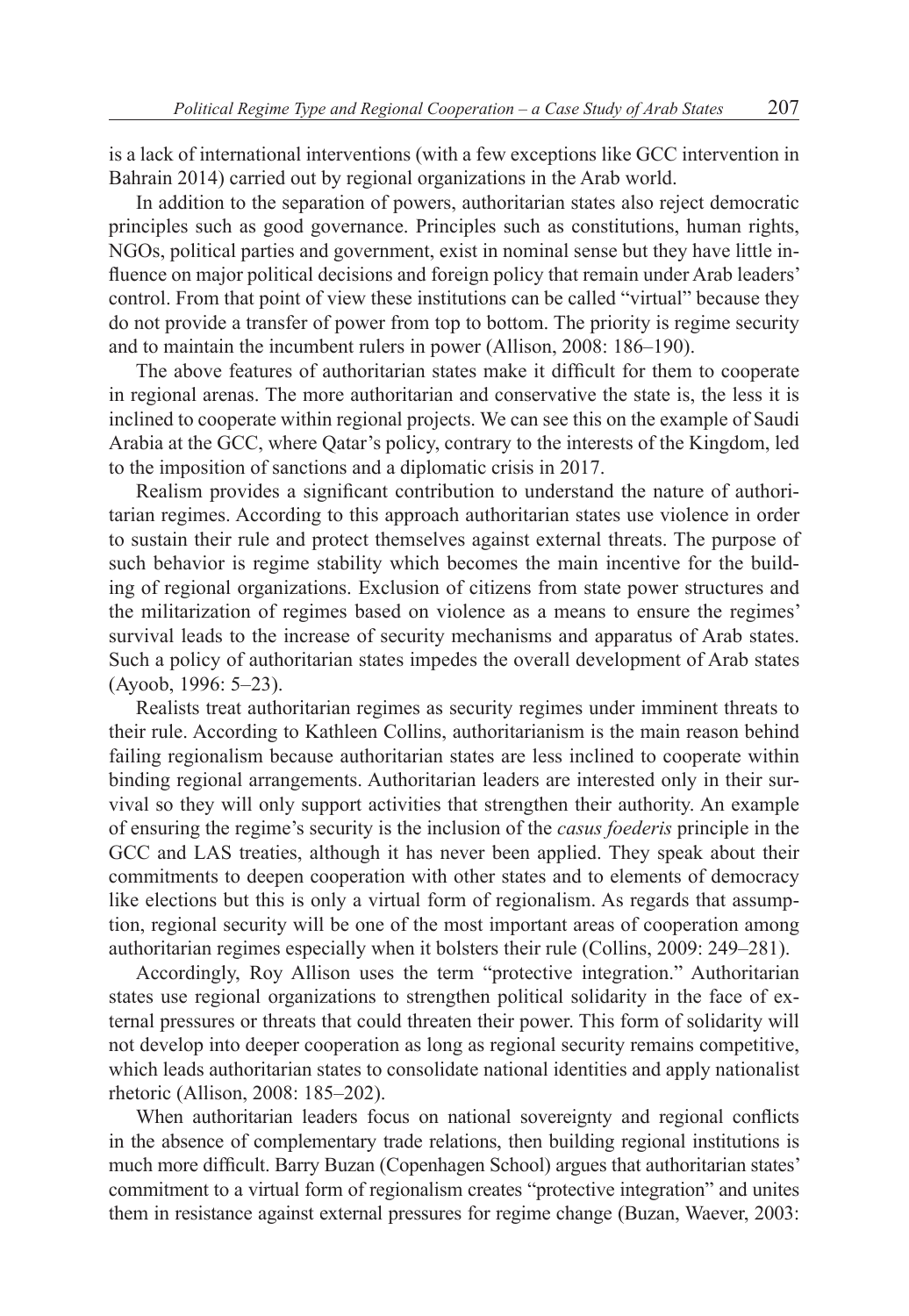423–429). The GCC was supposed to be such a protective shield against the threat from Iran. Its members were afraid of Iran's control over the Shi'ite minorities in the Sunni oil monarchies and interfering in internal affairs. In addition, Iran's broad influence in Iraq and Yemen is portrayed, especially by Saudi Arabia, as a threat to the security of the Sunni oil monarchies. However, not all GCC countries share this subjective perception of threat. It is not possible to succeed in developing a collective security strategy when there is no common threat perception or coordinated policies. Acommon enemy not only gives states a basis for cooperation, but also helps strengthen their power in the face of security threat and strengthen their legitimacy. This proves that authoritarian regional organizations reinforce autocracy in the name of promoting security in the region (Bohr, 2004: 498–501). However, the priority of security issues hampers economic development and, as a result, regional economic cooperation. This situation occurs, to a greater or lesser extent, both in the case of GCC and LAS.

## **SELECTED EXTERNAL DETERMINANTS OF MIDDLE EAST REGIONAL COOPERATION**

In the context of the hypothesis on the impact of the type of political regime on regional cooperation in the Middle East, it is worth at least briefly discussing other variables that affect the effectiveness/inefficiency of Arab regional organizations. The main theories of international relations, constructivism, realism and liberalism are useful in analyzing these variables. In constructivism, identity has a central place, which affects the motivations and behavior of actors in international relations. However, a common Arab identity (pan-Arabism) was not enough for institutionalization and cooperation in the region to be effective. Arabism was responsible for both cooperation and conflict, and in such conditions it was difficult to build a coherent region. Arabism attracted states toward each other and pulled them apart. The former can be illustrated by the creation of the LAS in 1945, while the latter can be seen in the power struggle between Iraq and Syria. The 1966 coup split the Ba'ath Party between the Iraqi-dominated Ba'ath movement and the Syrian-dominated Ba'ath movement. When looking for other sources of ineffective regional cooperation in the Arab world, it's worth referring to the categories specific to realism (like the distribution of power and interference of a great power) and liberalism (such as economic diversification). Thus, political homogeneity and economic diversification are favorable conditions for regional cooperation.

The distribution of power in the region is important factor affecting the efficiency of regional organizations. The struggle for power and domination in the region between the aforementioned Iraq and Syria, Egypt and Saudi Arabia (which led to the so called "Arab cold war" between nationalist and conservative Arab states 1952–1979) and even between Saudi Arabia and Iran diminish regional cooperation (since 1979). The Arab League could not prevent these conflicts, and there are only a few successful interventions in its history.<sup>3</sup> As regards the Saudi Arabia-Iran proxy wars, although

<sup>&</sup>lt;sup>3</sup> Successful LAS interventions include: the Iraq-Kuwait crisis 1961, Algerian attack on Morocco 1963, conflict between Northern and Southern Yemen 1979, Civil War in Lebanon 1975–90.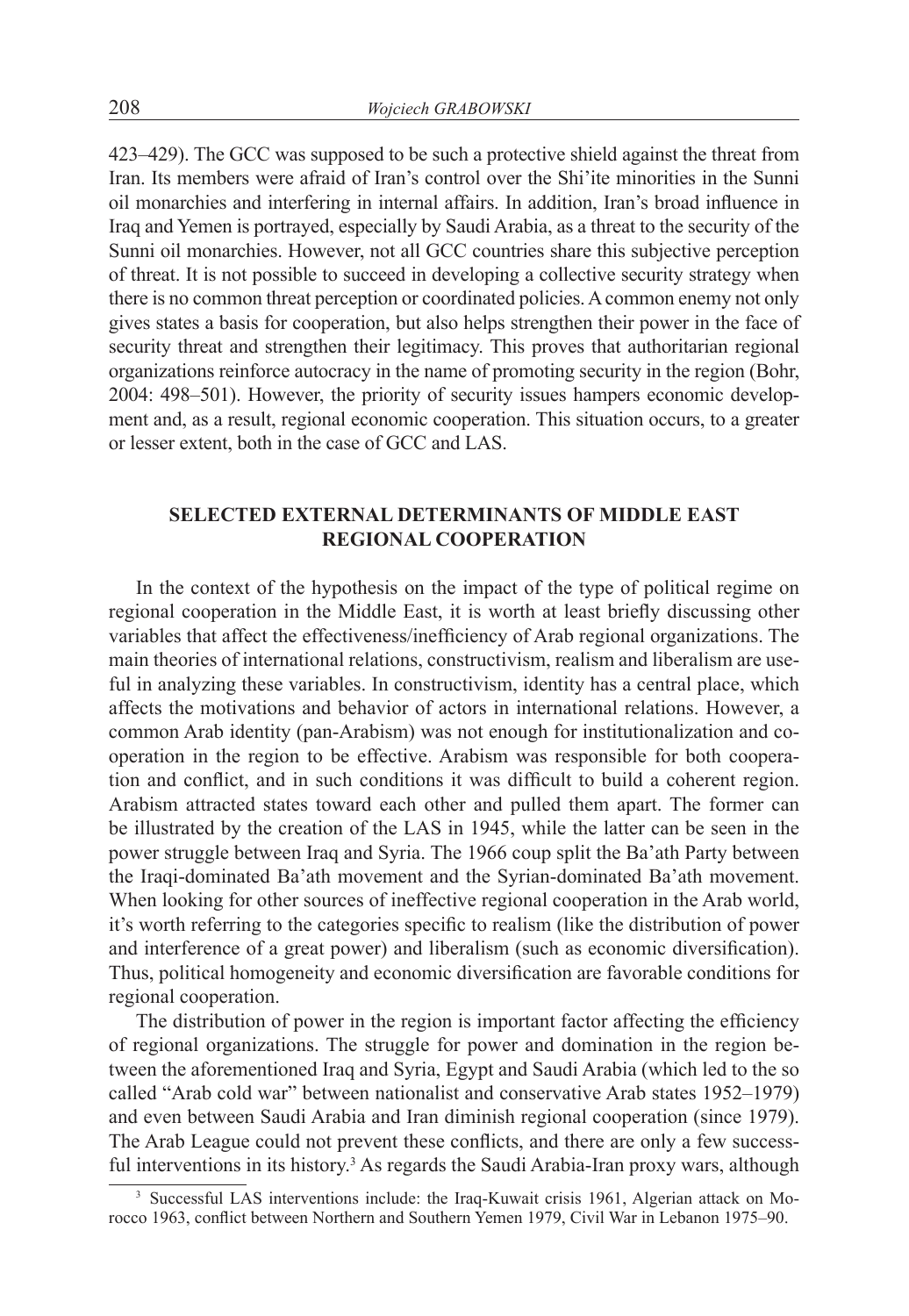Iran does not participate in the processes of Arab regional cooperation, this does not mean that it does not affect relations between Arab states. Iran conducts a superpower policy in the region, involving Arab states in proxy wars (Iraq, Lebanon, Yemen, Syria) and creating a security dilemma in relations with them. Iran's influence on the relations between Arab states is particularly visible in the case of the GCC. The GCC was established in 1981 as a reaction to the Iranian revolution and the view that the idea of exporting the revolution was a common threat to the Sunni monarchies of the Persian Gulf. From this perspective, the establishment of the GCC can be seen as a part of the neo-realism theory, which assumes that states form alliances to obtain instruments to ensure their security (Walt, 1999: 1). However, since the 1990s, some GCC countries, especially Qatar and Oman, have begun to pursue an open policy towards Iran. Qatar's policy towards Iran was determined by geoeconomic considerations, i.e. shared exploitation of the North Field/South Dome gas field while Oman policy toward Iran was determined geopolitical considerations which was common supervision of the Strait of Hormuz. Under the agreement signed in September 2013 between Oman and Iran, both countries conduct joint navy exercises.

There was (and still is) a lack of complementarity that would bind the countries economically and orient them towards each other. The low interdependence and complementarity of the Arab economies translates into weak trade in the region and competition in the same markets. The Arab states of the Persian Gulf are countries with particularly low economic complementarity and poor trade relations. The main export commodity of these countries is oil, which for years has contributed to the neglect of other sectors of the economy and industry. As a result, consumer and industrial goods that cannot be locally produced are imported, linking Arab Gulf States with countries outside the region. Therefore, economic diversification efforts remain an important milestone on the way to economic integration. Despite many economic agreements concluded under the GCC, the level of intra-regional trade remains at dramatically low at 8%. The Arab states of the Persian Gulf have undertaken national programs to diversify their own economies. Therefore, economic diversification efforts are mainly state initiatives, so the GCC plays a minor role in this process.

Another important factor affecting integration processes in the Arab world is the interference of great powers (USA, France, Great Britain, Russia) in the internal affairs of the countries of the region. According to some Middle Eastern researchers (Harrison, 2018: 11), this is the most penetrated region in the world by foreign powers (e.g. the American policy of "twin pillars" in the Middle East in the 1970s, or the Carter Doctrine of a close US alliance with Saudi Arabia against Iran from the 1980s). The alliances of Arab states with Western powers lead to accusations of collaboration with the enemy (e.g. the cooperation of Saudi Arabia with the USA) and are used to delegitimize pro-American regimes. In consequence, they build distrust between Arab states and make them dependent on the help of foreign powers.

An important obstacle to regional cooperation remains the lack of one regionally recognized leader – a state, that could play a key role in subsidizing the costs of cooperation. Such a role could be played by Saudi Arabia or Egypt, but it subordinated regional cooperation to its own national interests and treated it as a competitive regime survival policy. Common Arab sovereignty and nationalism, combined with a dis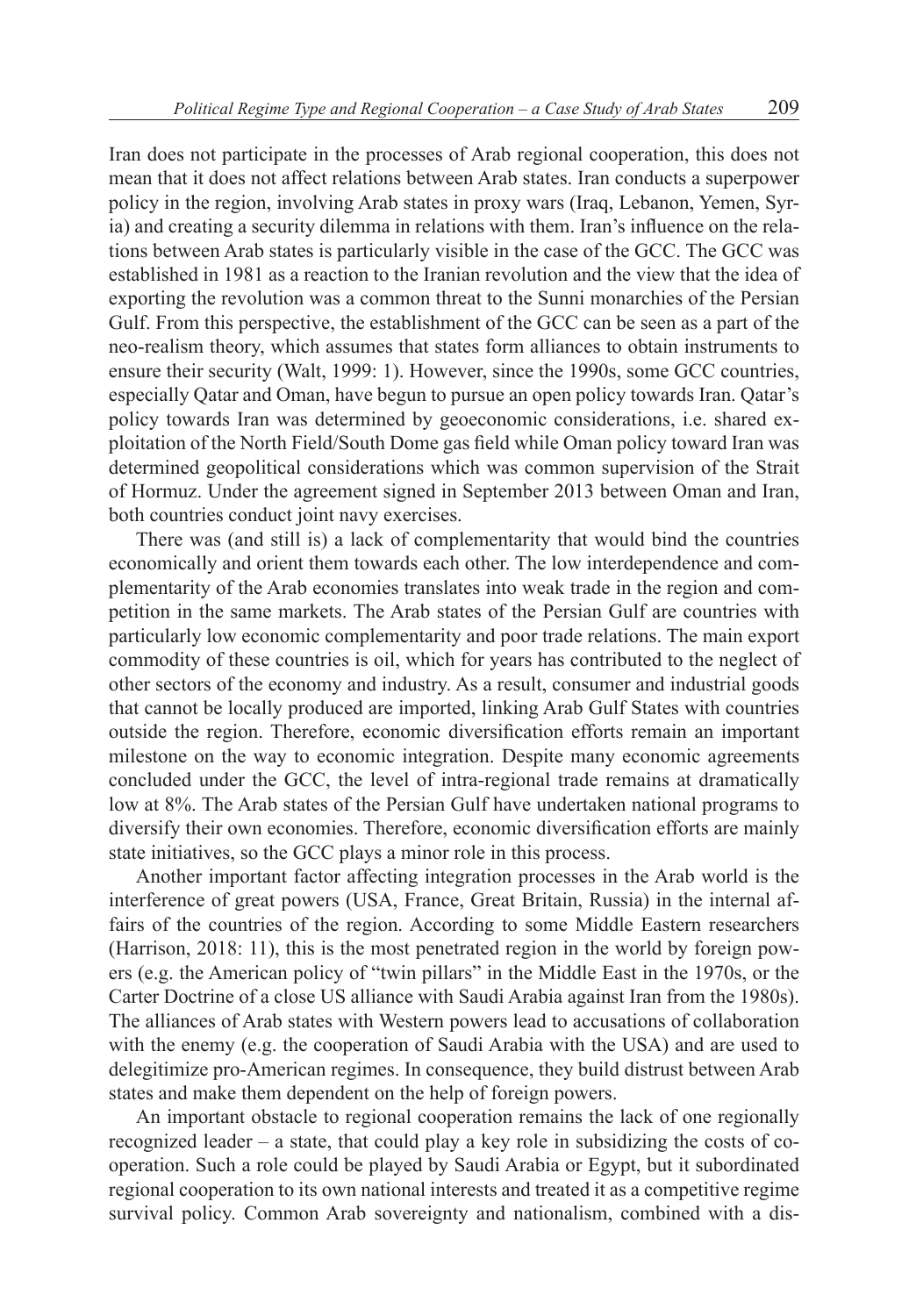course on Arab unity, have been used to legitimize authoritarian regimes. Therefore, it can be argued that a weak and ineffective LAS arose as a result of the fear of Arab leaders about the loss of their sovereignty and power, as coups and changes in the ruling elite occurred quite often in the Arab world. The survival of the regime gained priority over strong regional institutions in the foreign policies of Arab states.

This does not means that Arab leaders don't want to be associated with regional aspirations and work toward wealth and peace. Political leaders realized that showing readiness to integrate regionally and all outcomes associated with such integration could give them popular support. Just like the Arab identity was used to reinforce Arab regimes. The nationalization of oil, the Suez canal and other industries led to the rise of rentier states which became a source of political support. The lion's share of these gains were received by the security sector in the form of investments and benefits (Richards, Waterbury, 1990: 362). However, in spite of the large military contingents in Arab states, the LAS has no military force of its own (except a peacekeeping force) whereas even the democratic EU has such a contingent. The member states of the LAS have some institutions to show their commitment to prosperity and unity but not enough to override state sovereignty and domestic political power.

So what did the LAS achieve? Under the LAS, Arab countries have developed close cooperation on non-political issues like health, economic, financial, social and cultural matters, putting political concerns aside. Such a political issue could be, for example, the desire of member states to create a single Arab state (federation), but there is no such provision in the LAS Charter. Foreign policy and a joint defense system were excluded from the Charter so the cooperation was (is) barely functional (avoidance of political affairs). Involvement in political affairs was significantly limited by the securing of state sovereignty. It seems that the founding of the organization was to cement the political *status quo*.

\*\*\*

The power and sovereignty of both member states and regional organizations occupy an important place in regional cooperation. In the case of authoritarian states, we are dealing with systems with limited access, which means that the main political positions and access to the state's economic resources are reserved exclusively for the authorities and a small group closely associated with them. The beneficiaries of such cooperation are primarily the "political elites" and their allies. They play managerial roles in regional organizations. Thus, the type of political regime influences the form of regional cooperation, which will be based on other mechanisms and have different goals in the case of democratic and undemocratic countries (North, Wallis, Webb, Weingast, 2013).

Based on the LAS and GCC case studies we may conclude that ROs designated by authoritarian states have a barely symbolic and instrumental character and are aimed rather on domestic politics than regional cooperation. The survival of the ruling regimes was a pivotal consideration in the LAS (Tripp, 1995: 283–308). Arab leaders were not and still are not ready to sacrifice their individual interests in favor of regional integration. In the last half of the century, political leaders were more focused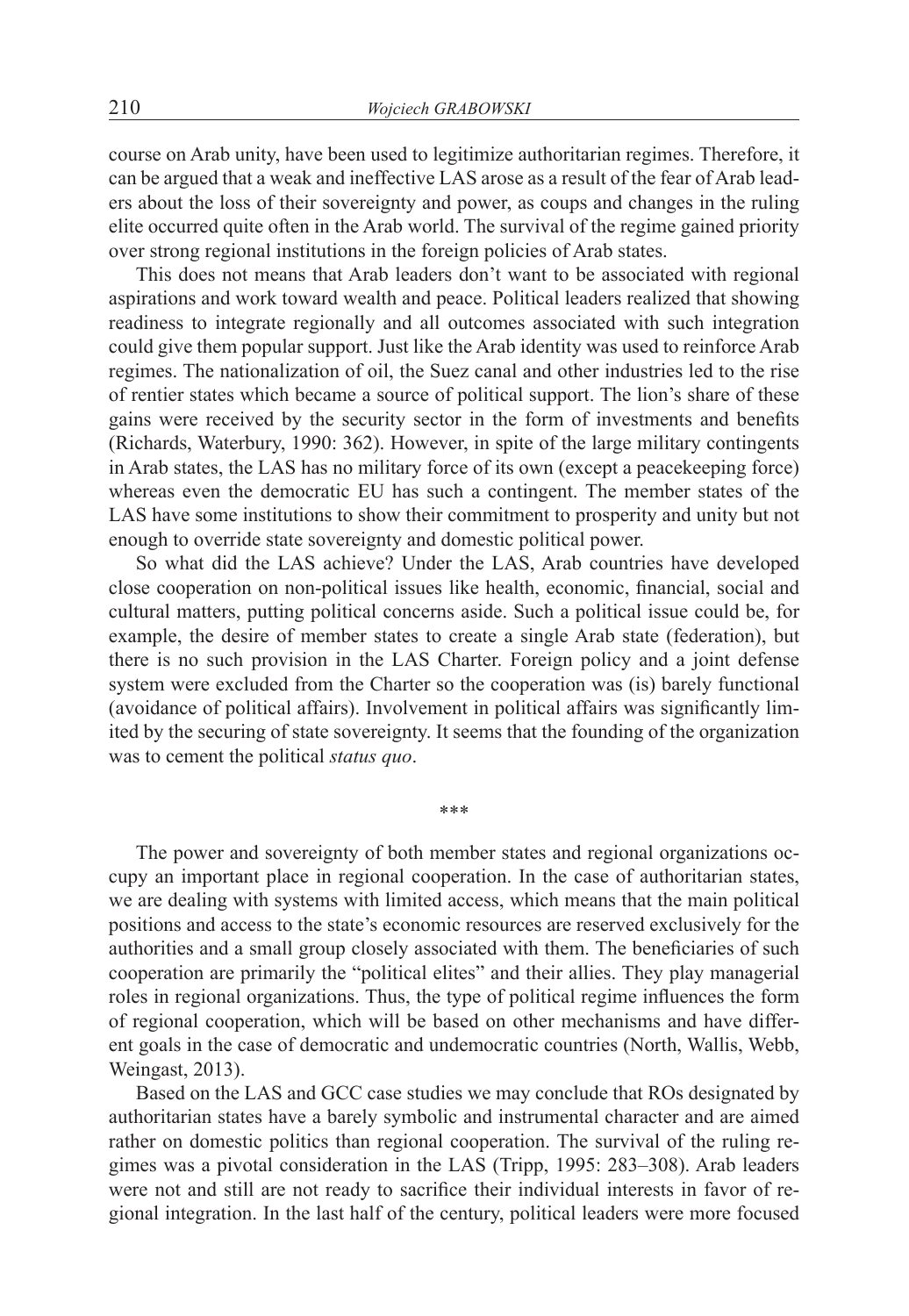on state building projects and survival strategies than on political cooperation on the regional level. The low institutionalization of the LAS underscored the greater importance of the authoritarian leaders. In 1980s, the LAS passed over 4000 resolutions of which 80% were never implemented. Resolutions that were passed by unanimous vote (Salame, 1988: 276).

On the other hand, the low diversification among the GCC countries weakened their interdependence. Lack of confidence in Saudi Arabia's policies and goals, primarily from Qatar and Oman, as well as their different attitude towards Iran, contributed to the organization's breakup into two factions. The GCC did not prevent a serious Saudi-Qatar crisis because the leaders of these countries decide on the functionality of the organization. Therefore, if there is no good will between those in power, the role of an organization in mutual relations is secondary.

This case studies clearly shows that the logic of regime survival prevailed and domestic regimes imposed important barriers on collaboration making it more difficult to attain. This made the LAS and GCC to play a meaningless role in preventing conflicts in the region. Such an inaction led Amr Moussa, the Arab League Secretary-General, to the conclusion that the League could be replaced by a new system, like the UN replaced the League of Nations (Barnett, Solingen, 2007: 215). However, as long as the LAS and GCC reactivation will not be in the interests of the states, it will never happen.

#### **REFERENCES**

- Aarts P. (1999), *The Middle East: a region without regionalism or the end of exceptionalism*?, "Third World Quarterly", Vol. 20, No. 5.
- Allison R. (2008), *Virtual Regionalism, Regional Structures, and Regime Security in Central Asia*, "Central Asian Survey", Vol. 27, No. 2.
- Ayoob M. (1996), *The Third World Security Predicament: State Making, Regional Conflict, and the International System*, Boulder.
- Barnett M. (1998), *Dialogues in Arab Politics: Negotiations in Regional Order. A Narrative of Arab Politics Which Dialogues Among Which Arab States*, New York.
- Barnett M., Solingen E. (2007), *Designed to fail or failure of design? The origins and legacy of the Arab League*, in: *Crafting cooperation: regional international institutions in comparative perspective*, (eds.) A. Acharya, Al. Johnston, New York–Cambridge.
- Bellamy A. (2004), *Stalled integration and perpetual war: The Gulf Cooperation Council*, in: *Security Communities and their Neighbours Regional Fortresses or Global Integrators?*, (eds.) A. Bellamy, New York.
- Bohr A. (2004), *Regionalism in Central Asia: New Geopolitics, Old Regional Order*, "International Affairs", Vol. 80, No. 3.
- Brynen R., Moore P., Salloukh B. F., Zahar M. (2013), *New Horizons in Arab Politics*, in: *Beyond the Arab Spring: Authoritarianism and Democratization in the Arab World*, (eds.) R. Brynen, P. Moore, B. F. Salloukh, M. Zahar, New York.
- Buzan B., Waever O. (2003), *Regions and Powers: The Structure of International Security*, Cambridge.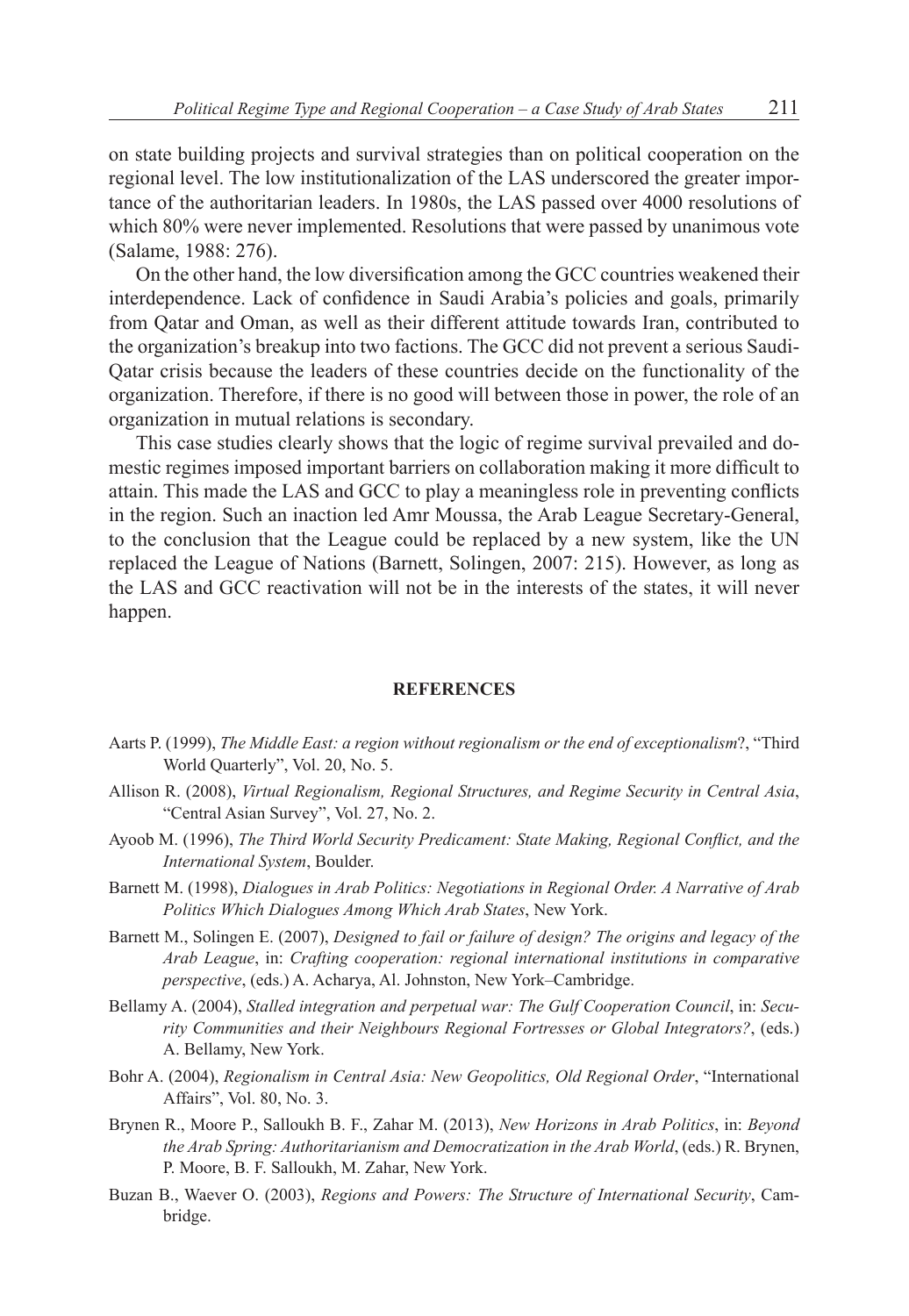- Collins K. (2009), *Economic and Security Regionalism among Patrimonial Authoritarian Regimes: The Case of Central Asia*, "Europe-Asia Studies", Vol. 61, No. 2.
- Dziekan M., Zdulski K., Bania R. (2020), *Arabska wiosna i świat arabski u progu XXI wieku*, Łódź.
- Fawcett L., Gandois H. J. (2010), *Regionalism in Africa and the Middle East: Implications for EU Studies*, "Journal of European Integration", Vol. 32, No. 6.
- Ferabolli S. (2015), *Arab regionalism. A post-structural perspective*, New York.
- Goodin R. (2010), *The Oxford Handbook of International Relations*, Oxford.
- Haas E. (1961), *International integration: The European and the Universal Process*, "International Organization", Vol. 15, No. 3.
- Harrison R. (2018), *Regionalism in the Middle East: an impossible dream?*, "Orient", No. 59. Vol. 1.
- Kneuer M., Demmelhuber T., Peresson R., Zumbragel T. (2018), *Playing the regional card: why and how authoritarian gravity centers exploit regional organizations*, "Third World Quarterly", Vol. 40, No. 3.
- Legrenzi M. (2013), *Regionalism and regionalization in the Middle East: options and challenges*, International Peace Institute.
- Lipa M. (2016), *Autorytaryzm i liberalizacja gospodarcza w Egipcie*, Warszawa.
- North D. C., Wallis J. J., Webb S. B., Weingast B. R. (2007), *Limited Access Orders in the Developing World: A New Approach to the Problems of Development*, World Bank Policy Research Working Paper Series 4259.
- Obydenkova A., Libman A. (2019), *Authoritarian Regionalism in the World of International Organizations. Global perspectives & the Euroasian enigma*, Oxford.
- *Pakt Ligi Państw Arabskich* (1945), in: *Zbiór dokumentów* (1946), (ed.) J. Makowski, No. 2, tome 5, s. 47–59.
- Richards A., Waterbury J. (1990), *A Political Economy of the Middle East State, Class, and Economic Development*, Boulder.
- Russo A., Stoddard E. (2018), *Why do Authoritarian Leaders do Regionalism? Ontological Security and Eurasian Regional Cooperation*, "The International Spectator", Vol. 53, No. 3.
- Salame G. (1988), *Inter-Arab Politics: The Return to Geography*, in: *The Middle East: Ten Years After Camp David*, (ed.) W. Quandt, Washington.
- Söderbaum F. (2010), *With a Little Help From My Friends*: *How Regional Organizations in Africa Sustain Clientelism, Corruption and Discrimination*, http://www.pol.gu.se/digitalAssets/1316/1316597\_soderbaum.panel1.pdf.
- Thompson K.W. (1960), *Political realism and the crisis of world politics*, Princeton.
- Tripp C. (1995), *Regional Organizations in the Arab Middle East,* in: *Regionalism in World Politics: Regional Organization and International Order* (eds.) L. Fawcett, A. Hurrell, New York.
- Valbjørn M. (2016), *North Africa and the Middle East*, in: *The Oxford Handbook of Comparative Regionalism*, (eds.) T. Börzel, T.Risse, Oxford.

Walt S. M. (1999), *The origins of alliances*, New York.

Yassine-Hamdan N., Pearson F. S. (2014), *Arab approaches to conflict resolution. Mediation, negotiation and settlement of political disputes*, London–New York.

#### **ABSTRACT**

The purpose of the article is to show how the type of political system (authoritarian regime) influences the shape of regionalism in the Middle East and to what extent this political system